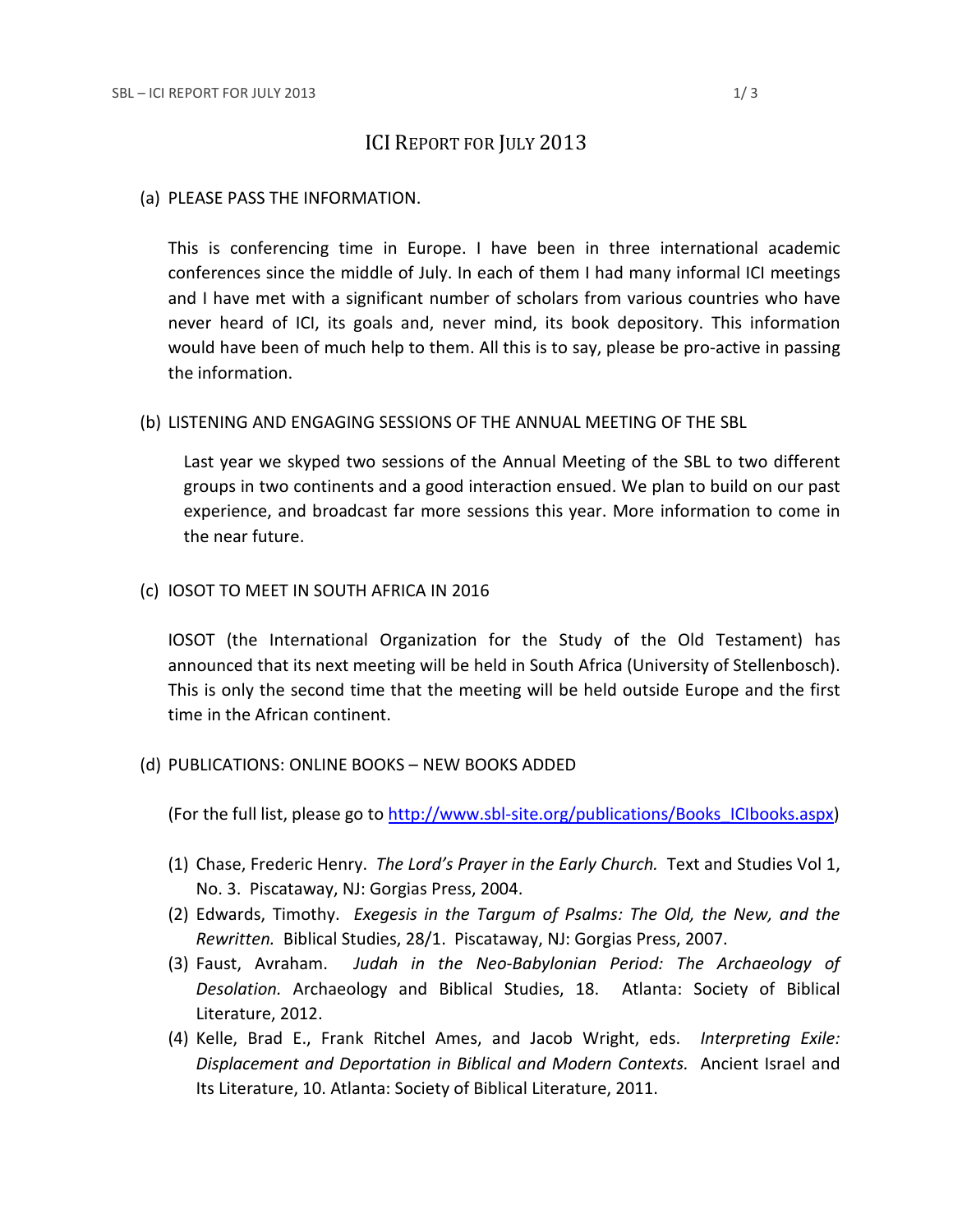- (5) Perdue, Leo G. ed., *The Blackwell Companion to the Hebrew Bible.* Oxford: Wiley-Blackwell, 2001.
- (6) Skinner, Christopher W. and Kelly R. Iverson, eds. *Unity and Diversity in the Gospels and Paul: Essays in Honor of Frank J. Matera.* Early Christianity and Its Literature, 7. Atlanta: Society of Biblical Literature, 2012.

# (e) TYNDALE HOUSE AND SBLGNT

Tyndale House, with permission from SBL, has added the text of the SBL Greek New Testament to the Scripture Tools for Every Person (STEP) project hosted at www.StepBible.com. The SBLGNT is one of many Bible translations and editions used in the project. The Tyndale STEP program aims to provide reliable Bible software for those in under-resourced areas of the world. The software has been developed especially for use by those who have unreliable or limited internet access, so although it is browser based, it can be downloaded and run locally and can be ported across to phone and tablet platforms. The free software is distributed via the Internet, and individuals are allowed to make and give away copies, but, of course, not to sell them.

I am sure you would join me in thanking Tyndale House for making this software freely available to students and scholars everywhere, but especially for the availability in ICI countries! A web presentation can be viewed at www.tyndale.cam.ac.uk/STEP/STEP1.htm or view further details about the modules and ongoing development at www.Tyndale.cam.ac.uk/STEP.

(f) EVENTS

The SBL maintains a significant list of events taking place anywhere in the globe. For the full list please go to<http://www.sbl-site.org/meetings/events.aspx>

Please provide information on conferences in your region, including calls for papers, to Sharon Johnson at [sharon.johnson@sbl-site.org.](mailto:sharon.johnson@sbl-site.org)

# September 19-20

# **Biblical Studies, West and East: Trends, Challenges and Prospects**

Conference hosted by the Department of Theology of the Ukrainian Catholic University. Abstracts are being accepted for the three panels: Current Methods and Approaches in Biblical Studies, Judaic Context of the New Testament, Hebrew and Greek Bibles. Indications of interest should be made as soon as possible with an abstract of up to 300 words and a short CV to Yuriy Shchurko. Inclusion in/and panels will be confirmed by